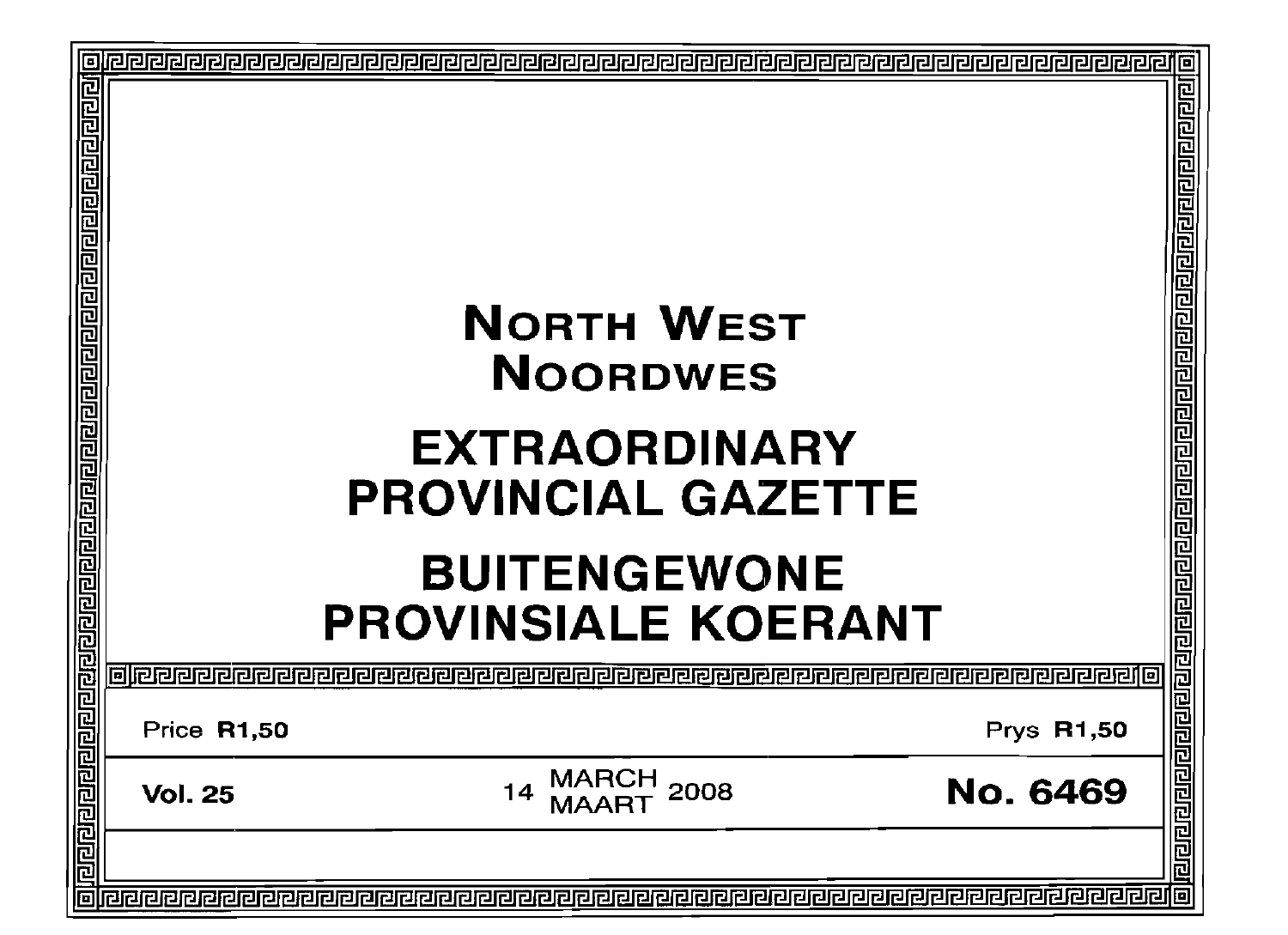# **CONTENTS -INHOUD**

No. **OFFICIAL NOTICES** Page Gazette<br>No. No. No. No. 2 Local Government: Municipal Structures Act (117/1998): Amendment of notice relating to the establishment of the Bophirima District Municipality in the North West Province . 3 do.: Amendment of section 12 notice relating to the establishment of municipalities with regard to the transfer of assets and liabilities from Southern District Municipality and vesting in Bophirima District Municipality . 4 do.: do . 3 4 6 6469 6469 6469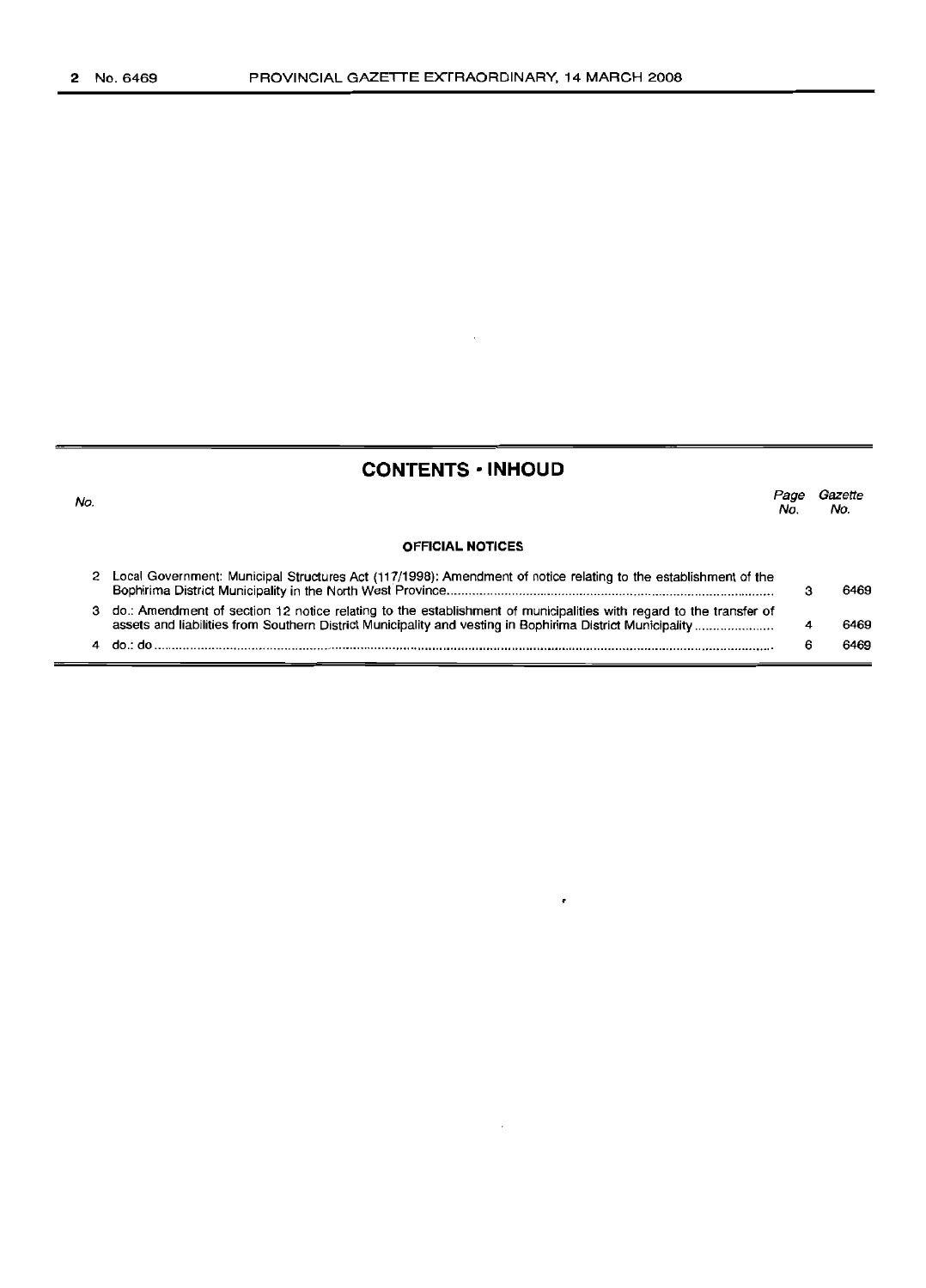# **OFFICIAL NOTICES**

### **OFFICIAL NOTICE 2 OF 2008**

AMENDMENT OF NOTICE RELATING TO THE ESTABLISHMENT OF THE BOPHIRIMA DISTRICT MUNICIPALITY IN THE NORTH WEST **PROVINCE** 

- I. In terms of Section 16 (3) (c) of the Local Government: Municipal Structures Act, 1998 (Act No. 117 of 1998) as amended, I, Howard Debeza Yawa, Member of the Executive Council responsible for Local Government in the Province of the North West, hereby publish particulars of the proposed amendment as set out in the Schedule hereto for public comments.
- 2. Any person or party or interested entity who wishes to make any comment or input in relation to the proposed amendment is invited to submit written comments or inputs on or before Friday the day of 28<sup>th</sup> March 2008 for the attention of Mr. Iqbal Motala at:

Address;

Deputy Director General Department of Developmental Local Government and Housing Private Bag X 2099 MMABATHO 2735

Fax: 018-387 3745 E-mail: imotala@nwpg.gov.za

Given under my hand at Mafikeng this  $6<sup>th</sup>$  day of March 2008

### HDYawa Member of the Executive Council of the Province of the North West responsible for local government and housing

#### **SCHEDULE**

#### Amendment of Notice 321 of 2000

- 1.1 General Notice No. 321 of 2000, establishing the Bophirima District Municipality (DC 39) and published in the North West Extraordinary Provincial Gazette No. 5574 of 29<sup>th</sup> September 2000, is hereby amended by the substitution for the expression "Bophirima District Municipality" wherever it occurs in the said notice, of the expression "Dr Ruth Segomotsi Mompati District Municipality".
- 1.2 Any reference in any other notice or document to the "Bophirirna District Municipality" or "DC39)" shall be construed as a reference to "Dr Ruth Segornotsi Mompati District Municipality".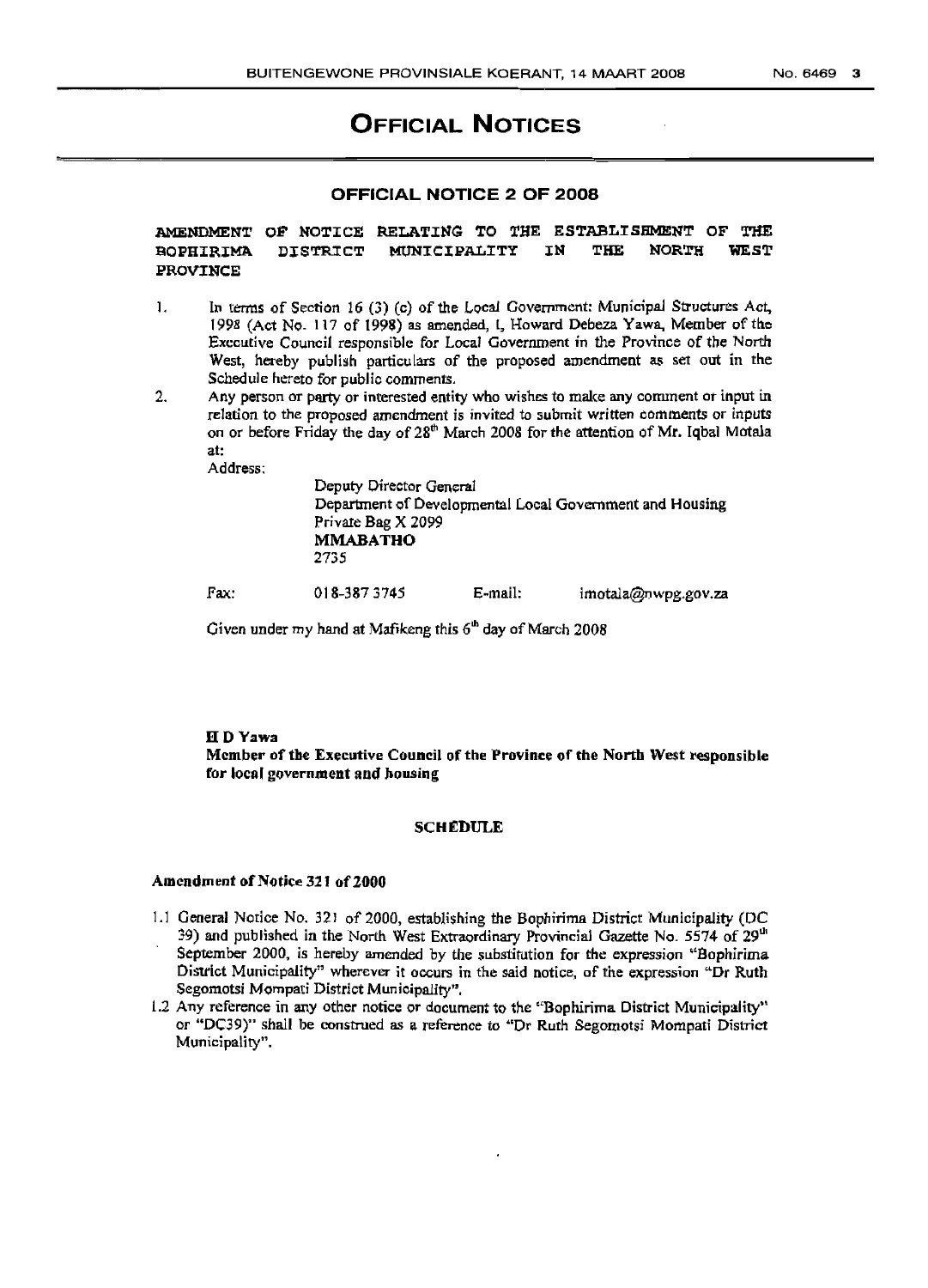### OFFICIAL NOTICE 3 OF 2008

# AMENDMENT or SECTION <sup>12</sup> NOTICE RELATING TO THE ESTABLISHMENT OF MUNICIPALITIES WITH REGARD TO THE TRANSFER OF ASSETS AND LIABILITIES FROM SOUTHERN DISTRICT MUNICIPALITY AND VESTING IN BOPHIRIMA DISTRICT MUNICIPALITY

- 1. In terms of Section 16(3) (c) of the Local Government: Municipal Structures Act,1998 (Act No. 117 of 1998), I, Howard Debeza Yawa, Member of the Executive Council responsible for Local Government and Housing in the Province of the North West, hereby publish particulars of the proposed amendment as set out in the Schedule hereto for public comments.
- 2. Any person Or party or interested entity who wishes to make any comment or input in relation to the proposed amendment is invited to submit written comments or inputs on or before the  $28<sup>th</sup>$  day of March 2008 for the attention ofMr. Iqbal Motala at:

| Address: | Deputy Director General<br>Private Bag X 2099<br><b>MMABATHO</b><br>2735 |         | Department of Developmental Local Government and Housing |
|----------|--------------------------------------------------------------------------|---------|----------------------------------------------------------|
| Fax:     | 018-3873745                                                              | E-mail: | imotala(a) nwpq qo v. za                                 |

Given under my hand at Mafikeng this  $5<sup>th</sup>$  day of February 2008

# H.D.Yawa Member of the Executive Council of the Province of the North West responsible for Local Government and Housing

### SCHEDULE

1.1 Amendment of Notice 322 of 2000, establishing the Southern District Municipality ( $DC$  40) and published in the North West Extraordinary Provincial Gazette No 5574 dated  $29<sup>th</sup>$  September 2000, is hereby amended to determine, transfer and vests the liability with interests accumulated on loans from DSSA as at  $29<sup>th</sup>$  September 2000, and any related assets at **Bloemhof** -Boitumelong water pipeline project no: 9738, Boitumelong upgrading of sewage treatment works project no: 9739, Schweizer-Reneke - Ipelegeng/Schweizer-Reneke ground water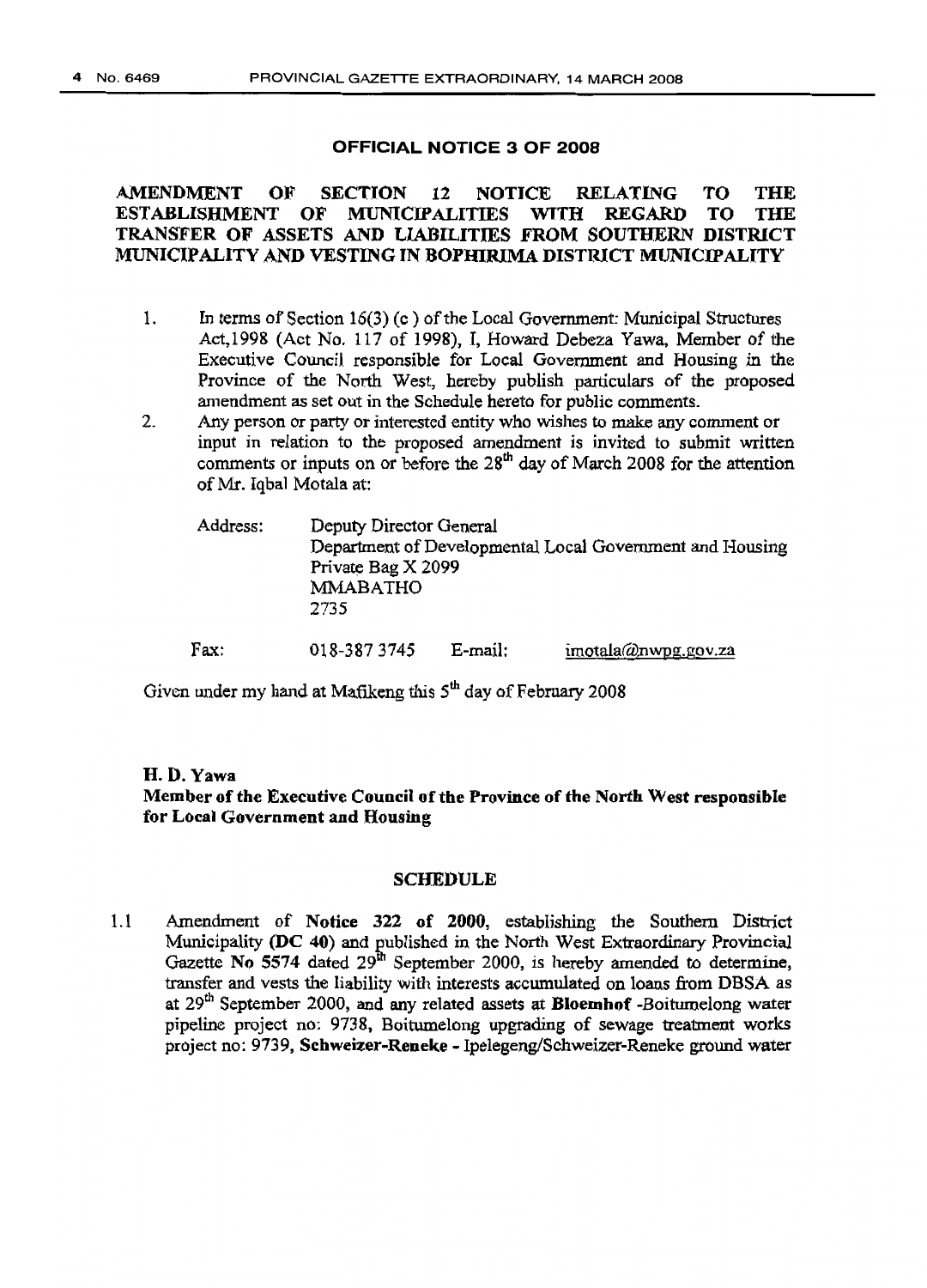project no: 9748, Ipelegeng/Schweizer-Reneke ground water phase 2 project no: 9900, Ipelegeng/Schweizer-Reneke bulk water supply project no: 10474. and Ipelegeng/Schweizer-Reneke upgrading of sewage treatment works project no: 10560, Christiana, Utlwanang water pipeline project no: 9744, Utlwanang main outfall sewer project no: 9745, and Christiana water purification works project no: 10613, rights, duties. obligations and records, from Southern District Municipality to the Bophirirna District Municipality.

1.2 The date for the transfer of the stated liability with interests accumulated on loans from DBSA, and any related assets at Bloemhof- Boitumelong water pipeline project no: 9738, Boitumelong upgrading of sewage treatment works project no: 9739, Schweizer-Reneke - Ipelegeng/Schweizer-Reneke ground water project no: 9748. Ipelegeng/Schweizer-Reneke ground water phase 2 project no: 9900. Ipelegeng/Schweizer-Reneke bulk water supply project no: 10474, and lpelegeng/Schwcizer-Reneke upgrading of sewage treatment works project no: 10560, Christiana Utlwanang water pipeline project no: 9744. Utlwanang main outfall sewer project no: 9745 and Christiana water purification works project no: 10613. rights, duties, obligations and records, from the Southern District Municipality to Bophirima District Municipality, shall be with effect from 29<sup>th</sup> September 2000,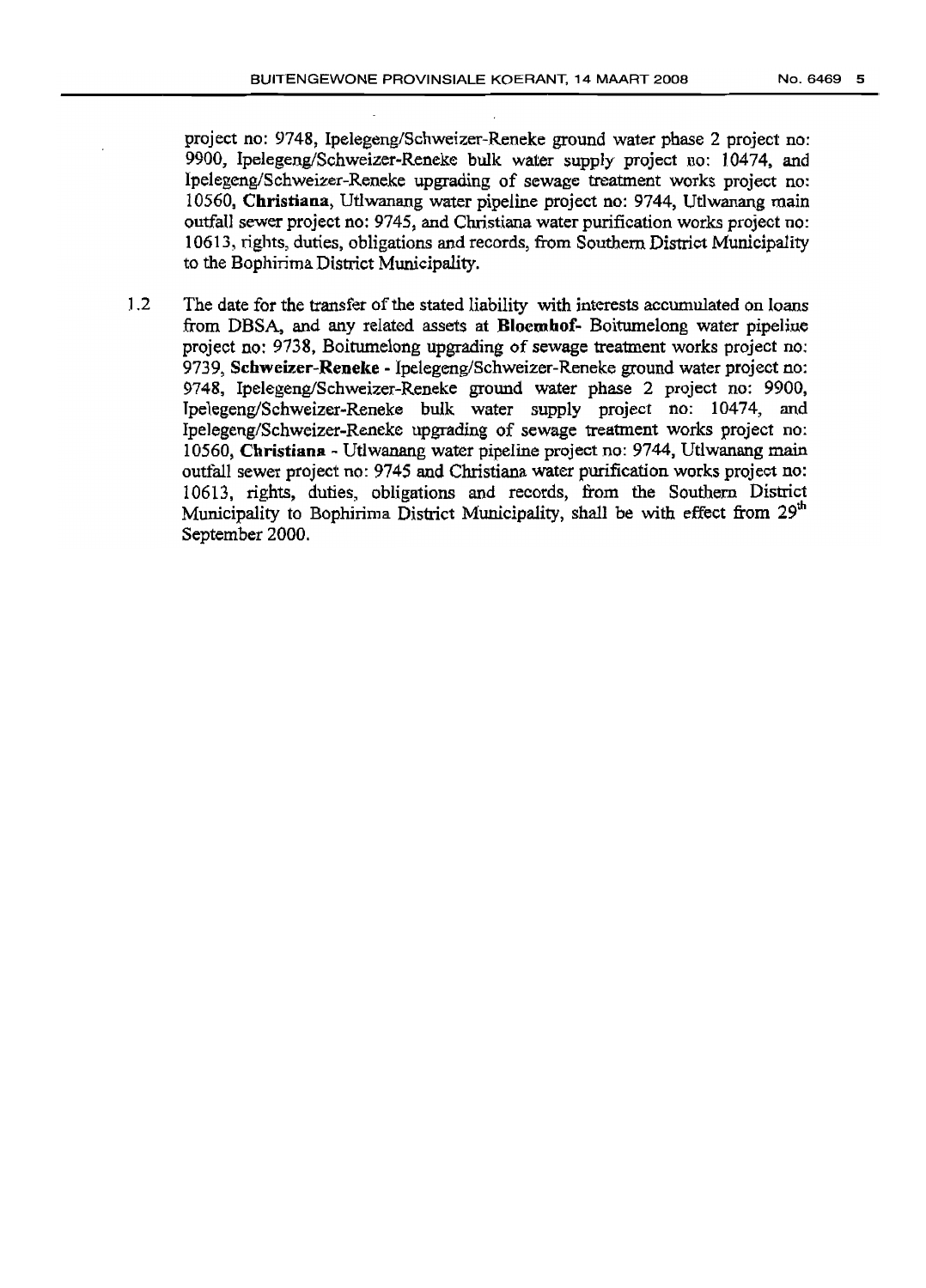### OFFICIAL NOTICE 4 OF 2008

### AMENDMENT OF SECTION 12 NOTICE RELATING TO THE ESTABLISHMENT OF MUNICIPALITIES WITH REGARD TO THE TRANSFER OF ASSETS AND LIABILITIES FROM SOUTHERN DISTRICT MUNICIPALITY AND VESTING IN BOrIDRIMA DISTRICT MUNICIPALITY

- 1. In terms of Section  $16(3)$  (c) of the Local Government: Municipal Structures Act,1998 (Act No. 117 of 1998), I, Howard Debeza Yawa, Member of the Executive Council responsible for Local Government and Housing in the Province of the North West; hereby publish particulars of the proposed amendment as set out in the Schedule hereto for public comments.
- 2. Any person or party or interested entity who wishes to make any comment or input in relation to the proposed amendment is invited to submit written comments or inputs on or before the  $28<sup>th</sup>$  day of March 2008 for the attention ofMr. Iqbal Motala at:

| Address: | Deputy Director General<br>Department of Developmental Local Government and Housing<br>Private Bag X 2099<br><b>MMABATHO</b><br>2735 |         |                               |  |
|----------|--------------------------------------------------------------------------------------------------------------------------------------|---------|-------------------------------|--|
| Fax:     | 018-3873745                                                                                                                          | E-mail: | $imotala(\omega)$ nwpg.gov.za |  |

Given under my hand at Mafikeng this  $5<sup>th</sup>$  day of February 2008

### H.D.Yawa

Member of the Executive Council of the Province of the North West responsible for Local Government and Housing

#### SCHEDULE

1.1 Amendment of Notice 321 of 2000, establishing the Bophirima District Municipality (DC 39) and published in the North West Extraordinary Provincial Gazette No 5574 dated  $29<sup>th</sup>$  September 2000, is hereby amended to determine, transfer and vests the liability with interests accumulated on loans from OBSA as at 29<sup>th</sup> September 2000, and any related assets at **Bloemhof** - Boitumelong water pipeline project no: 9738, Boitumelong upgrading of sewage treatment works project no: 9739, Schweizer-Reueke - Ipelegeng/Schweizer-Reneke ground water